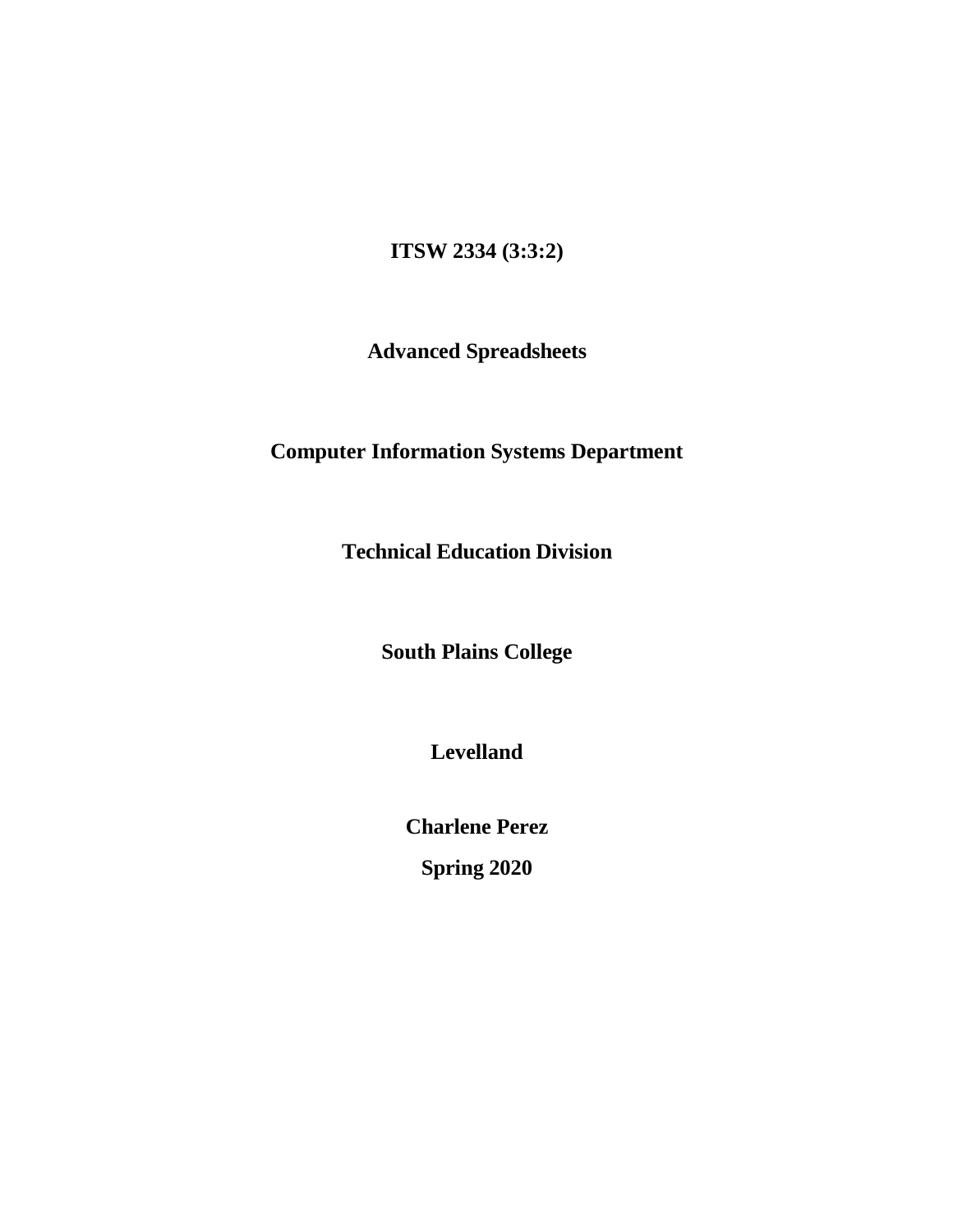#### **COURSE SYLLABUS**

| <b>COURSE TITLE:</b>   | <b>Advanced Spreadsheets</b>                 |
|------------------------|----------------------------------------------|
| <b>INSTRUCTOR:</b>     | <b>Charlene Perez</b>                        |
| <b>OFFICE LOCATION</b> | Technology Center Room 209 (Levelland)       |
| <b>PHONE:</b>          | (806) 894-9611 ext. 2253 or (806) 716-2253   |
| E-mail:                | cperez@southplainscollege.edu                |
| Text messages:         | 1 (507) 697-1051                             |
| Web Site:              | https://southplainscollege.blackboard.com    |
| <b>OFFICE HOURS:</b>   | Posted (check my office door and Blackboard) |

# SOUTH PLAINS COLLEGE IMPROVES EACH STUDENT'S LIFE

#### **Course Competencies:**

Upon successful completion of this course, the student will be proficient in:

- Create and design macros
- Use data analysis features
- Develop solutions using linked worksheets

# **Required Materials:**

Book is Optional, **Pearson MyLabIT is required**

- Textbook:
	- Your Office, Microsoft Office 365, Excel 2019 Comprehensive, 1st Edition; Kinser, Jacobson, Kinser, Moriarity, Nightingale; Pearson Publishing, 2020
	- ISBN-13: 9780135825938.
- **MyLab IT**
	- **MyLab IT with Pearson eText – Access Card – for Your Office Microsoft 2019 Comprehensive (Required)**
	- **ISBN: 9780135440346**

# **MyLab IT can be purchased in the bookstore or at the time you create your account through Blackboard. You will have 14 days to add the access code. After 14 days your account will lock.**

#### **Storage:**

Flash Drive or on-line storage

**Grading Policy:** Two to Three major exams will be given and numerous project based assignments will be assigned. The course grade will be computed as follows:

| Major exam average:             | 35% |
|---------------------------------|-----|
| Class work / Labs / Assignments | 65% |

**Attendance Policy:** Regular attendance is very important in this course. A student will be dropped from class when the student has missed the required materials from more than 2 chapters or the instructor feels that the objectives of the class cannot be met.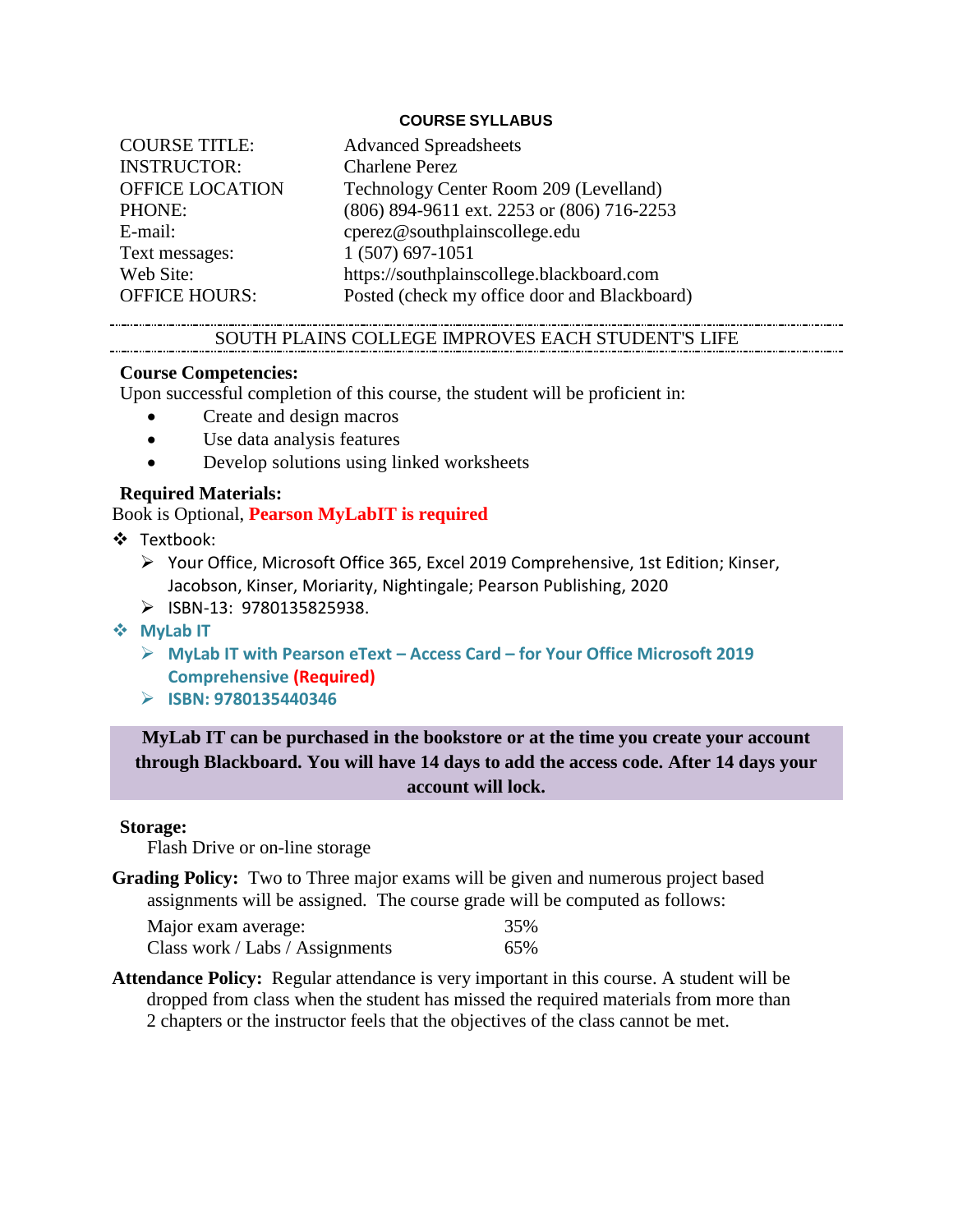- **Assignment Policy:** Assigned chapters are to be read prior to attempting assignments. **All assignments will be assigned on Saturday and will be due the following Friday at 11:59 pm.** Late assignments will be accepted at the discretion of the instructor. If a student misses an exam, it is the student's responsibility to contact the instructor as soon as possible. It will be at the discretion of the instructor whether or not to allow a makeup exam.
- Labs: Students may do assignments at the SPC computer lab or at home/work if you have the exact software programs and exact version of the software as used at SPC.
- **Open computer lab:** The Open Computer Lab is located in Technology Center and is available to all students, with priority given to those students enrolled in computer classes.

| The hours of operation for Technology Center in Levelland: |                          |  |
|------------------------------------------------------------|--------------------------|--|
| <b>Monday-Thursday</b>                                     | 7:30 a.m. $-9:00$ p.m.   |  |
| Friday                                                     | $8:00$ a.m. $-4:00$ p.m. |  |
| Lab assistants are available to help you.                  |                          |  |

# **Cheating and Plagiarism:**

- **Cheating** violations include, but are not limited to: (1) obtaining an examination by stealing or collusion, (2) discovering the content of an examination before it is given, (3) using an unauthorized source of information during an examination, (4) entering an office or building to obtain unfair advantage, (5) taking an examination for another, or (6) altering grade records.
- **Plagiarism** is the using, stating, offering, or reporting as one's own an idea, expression, or production another person without proper credit as to its origin. Except in extreme cases, disciplinary action in these cases will be handled by and at the discretion of the instructor and if necessary in consultation with the departmental chairperson. (Student Guide page 11)

# **Academic Integrity:**

It is the aim of the faculty of South Plains College to foster a spirit of complete honesty and a high standard of integrity. The attempt of any student to present their own work, which he or she has not honestly performed, is regarded as a serious offense and renders the offender liable to serious consequences, possibly suspension. Students should refer to the South Plains College General catalog policy regarding consequences for cheating and plagiarism (see "Academic Integrity" as well as "Student Conduct" sections in the college catalog page 23).

#### **Electronic Assignments:**

This class will involve the use of the Internet and some access to discussion groups, forums, bulletin boards, e-mail programs and/or chat rooms in order to complete the objectives for this class. Topics assigned by the instructor will be relevant to the objectives of this course.

# **Disclaimer**:

"This is to notify you that the materials you may be accessing in chat rooms, bulletin boards or unofficial web pages are not officially sponsored by South Plains College. The United States Constitution rights of free speech apply to all members of our community regardless of the medium used. We disclaim all liability for data, information or opinions expressed in